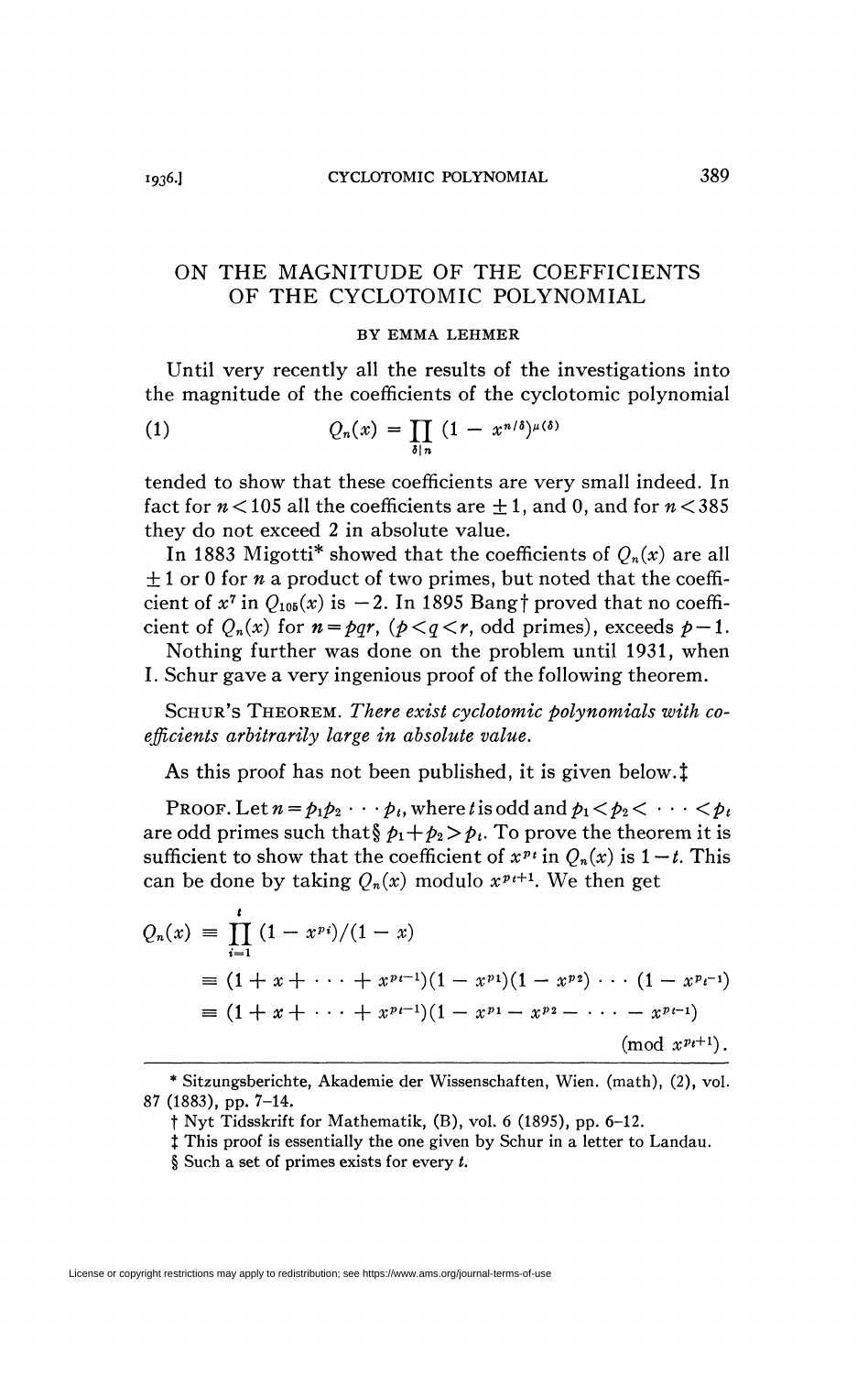Collecting the coefficient of  $x^{p}$  in this last expression we see that it is precisely  $-(t-1)$ , so that as *t* increases we can exhibit arbitrarily large negative coefficients of the cyclotomic polynomials, which proves the theorem.

The question now remains as to the boundedness of the coefficients of  $Q_n(x)$  for a fixed *t*. We have already seen that for  $t = 1$ and 2 these coefficients are actually bounded. The case  $t = 3$  was discussed by Bungers\* who proved the following theorem.

BUNGERS ' THEOREM. *As n runs over all products of three distinct primes, the cyclotomic polynomials*  $O_n(x)$  *contain arbitrarily large coefficients, provided there exist infinitely many prime pairs.* 

His proof depends on choosing three primes, two of which differ by 2, and in exhibiting a coefficient of  $Q_{\textit{per}}(x)$  equal to  $(p+1)/2$ . It is the purpose of this note to modify Bungers' proof so as to eliminate the unproved assumption of the existence of infinitely many prime pairs.

Let  $n = pqr$ , where  $q = kp + 2$ , and  $r = (mpq - 1)/2$ . For a given *p* such primes *q* and *r* can always be found by Dirichlet's Theorem. We proceed to show that the coefficient of  $x^h$ , where  $h = (p-3)(qr+1)/2$  is  $(p-1)/2$  and hence can be made arbitrarily large with  $\phi$ . From (1) with  $n = \rho q r$ , we have

$$
Q_{\text{pqr}}(x) = \frac{(x^{\text{pqr}} - 1)(x^{\text{p}} - 1)(x^{\text{q}} - 1)(x^{\text{r}} - 1)}{(x - 1)(x^{\text{p}q} - 1)(x^{\text{p}r} - 1)(x^{\text{q}r} - 1)}
$$
  
\n
$$
\equiv (1 + x + \dots + x^{\text{p-1}})(1 - x^{\text{q}} - x^{\text{r}} + x^{\text{q+r}})
$$
  
\n
$$
\sum x^{\text{pqr}} + \lambda \text{prr+ppq} \qquad \text{(mod } x^{\text{pqr}}.
$$

Since we are interested in the coefficient of  $x<sup>h</sup>$ , the summation indices  $\nu$ ,  $\lambda$ ,  $\mu$ , satisfy the following inequalities:

$$
(2) \quad vqr \leq h, \quad \lambda pr \leq h, \quad \mu pq \leq h.
$$

We now consider the diophantine equation

(3) 
$$
uqr + \lambda pr + \mu pq + \omega + \epsilon q + \eta r = (p-3)(qr+1)/2 = h
$$
,

where  $\omega < p$ , and  $\epsilon = 0$  or 1,  $\eta = 0$  or 1.

The coefficient of  $x^h$  is now given by the number of solutions of (3) with  $\epsilon = \eta$  minus the number of solutions of (3) with  $\epsilon \neq \eta$ .

**<sup>\*</sup> Göttingen Dissertation, 1934.**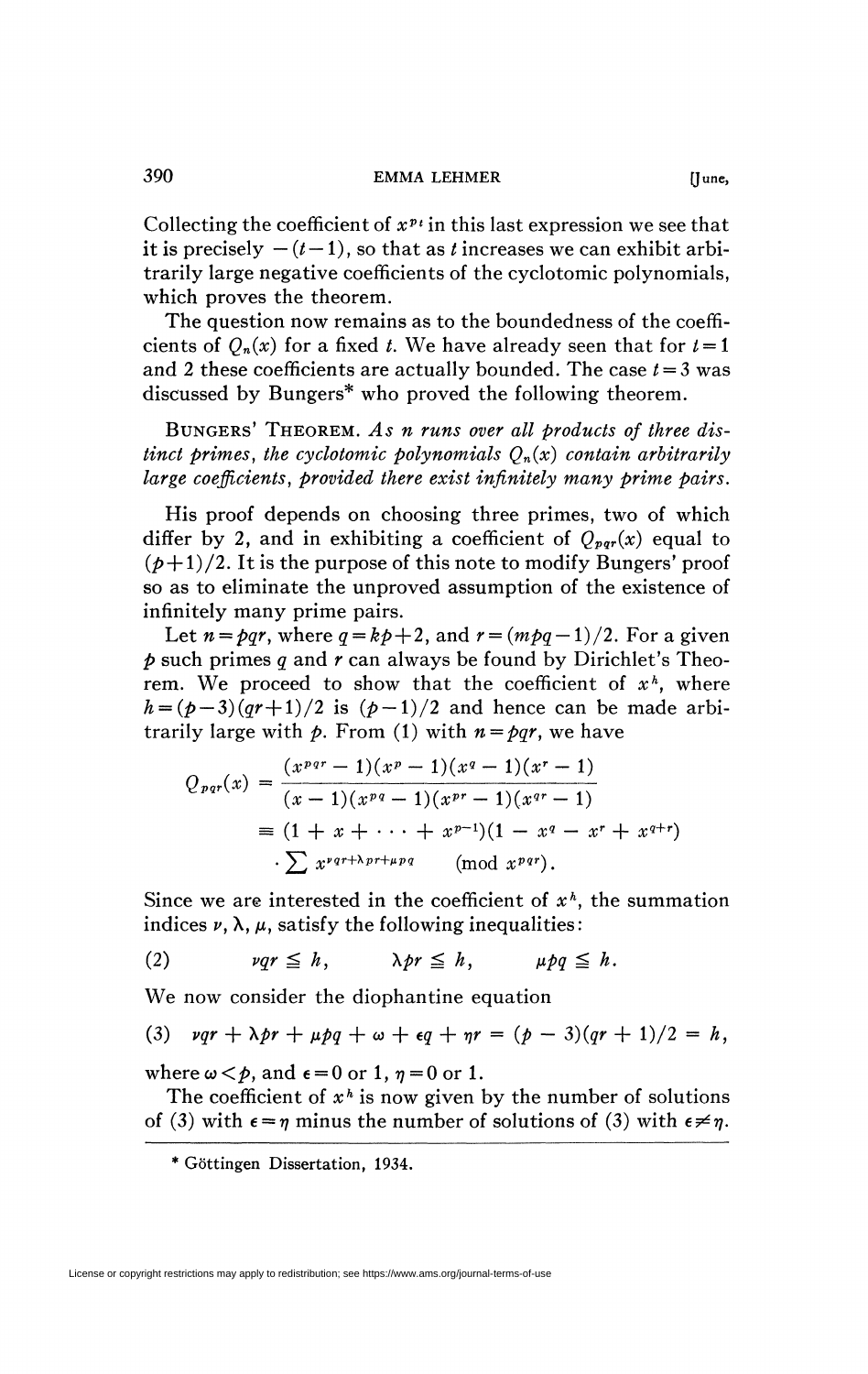Taking (3) modulo  $p$ ,  $q$ , and  $r$  we have, since  $qr \equiv -1 \pmod{p}$ ,

$$
\begin{aligned}\n\nu qr + \omega + \epsilon q + \eta r &\equiv 0 \pmod{p}, \\
\lambda pr + \omega + \eta r &\equiv (p - 3)/2 \pmod{q}, \\
\mu pq + \omega + \epsilon q &\equiv (p - 3)/2 \pmod{r}.\n\end{aligned}
$$

Multiplying the last two congruences by  $k$  and  $m$ , respectively, and remembering that  $kpr \equiv 1 \pmod{q}$ , while  $mpq \equiv 1 \pmod{r}$ , also that  $q \equiv 2 \pmod{p}$ , and  $r \equiv -1/2 \pmod{pq}$ , we get

(4)  $\omega \equiv \nu - 2\epsilon + \eta/2 \pmod{p},$ 

(5) 
$$
\lambda \equiv k((p-3)/2 - \omega + \eta/2) \pmod{q},
$$

(6)  $\mu \equiv m((p-3)/2-\omega-\epsilon q) \pmod{r}$ .

We shall now show that if  $\epsilon = \eta = 0$ , (3) has  $(\rho - 1)/2$  solutions, while in the other three cases (3) has no solutions.

If  $\epsilon = \eta = 0$ , (4) gives us  $\omega = \nu \pmod{p}$  and since both  $\omega$  and  $\nu$ are less than  $p$ ,  $\omega = \nu$ . Equations (5) and (6) become in this case

$$
\lambda \equiv k((p-3)/2 - v) \pmod{q},
$$
  

$$
\mu \equiv m((p-3)/2 - v) \pmod{r}.
$$

Since  $\nu \leq (p-3)/2$ , and  $k(p-3)/2$  and  $\lambda$  are  $\lt q$ , while  $m(p-3)/2$ and  $\mu$  are  $\leq r$ , these congruences are actually equalities, and we have determined for each of the  $(p-1)/2$  values of  $\nu$ , corresponding values of  $\lambda$  and  $\mu$ , which are such that  $\lambda \leq k(\rho-3)/2$ , so that

$$
\lambda pr \leq kpr(p-3)/2 < qr(p-3)/2 < h,
$$

and  $\mu \leq m(p-3)/2$ , so that

$$
\mu pq \leq m pq(p-3)/2 \leq (2r+1)(p-3)/2 < h,
$$

so that all the variables are determined within the ranges (2), and hence in the case  $\epsilon = \eta = 0$ , (3) has  $(\rho - 1)/2$  solutions.

For  $\epsilon = 1$ ,  $\eta = 0$ , (4) gives us  $\omega = \nu - 2 \pmod{p}$ . Hence either  $\omega = \nu - 2$ , or  $\omega = p - 1$ , or  $p - 2$ . In the last two cases we can use (5) to get

$$
\lambda \equiv k((p-3)/2 - \omega) \equiv -k(p \pm 1)/2 \quad (\text{mod } q).
$$

That is,

$$
\lambda = q - k(p \pm 1)/2 \geq q - k(p-1)/2,
$$